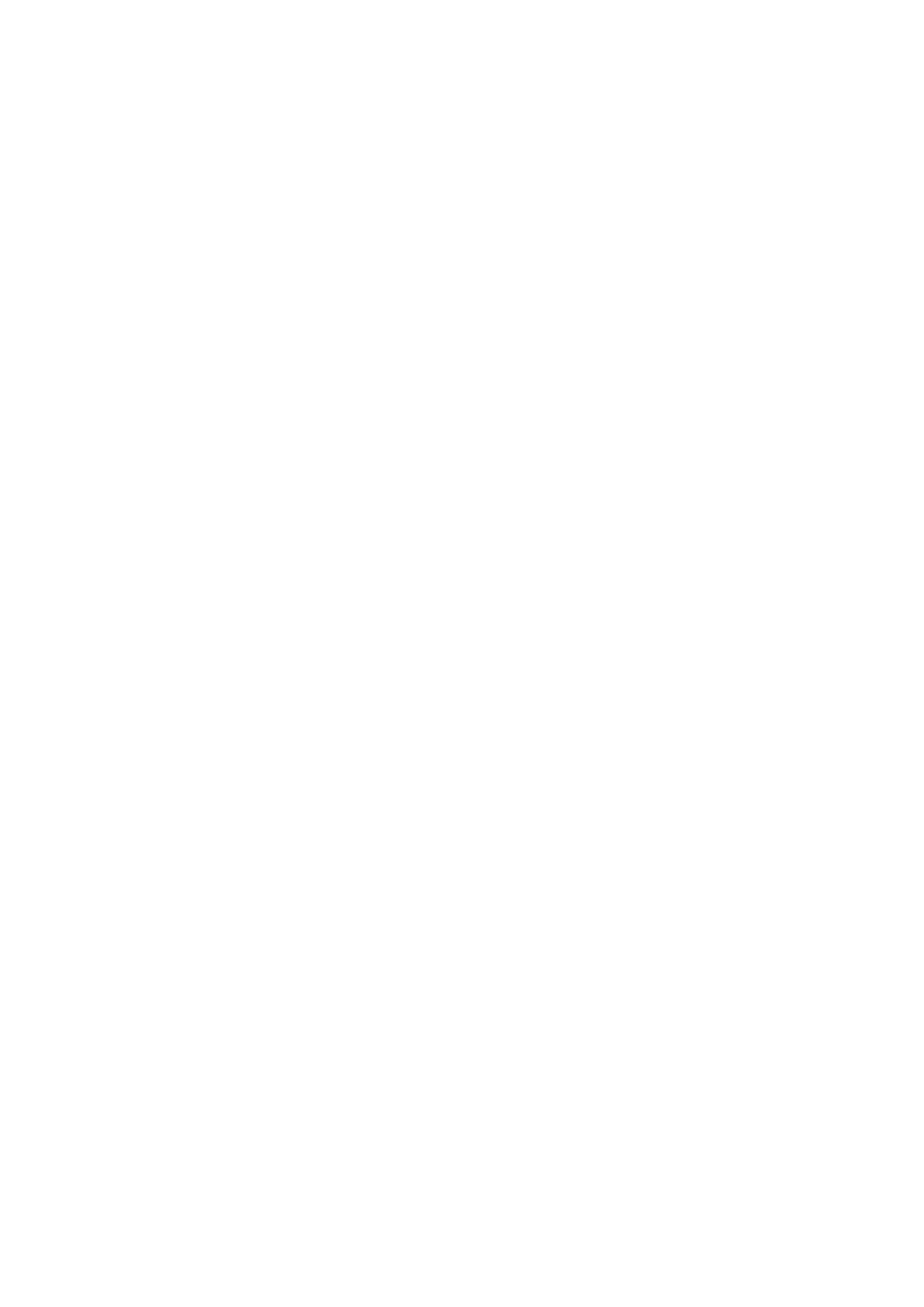

# **1 Affirmation**

His Worship the Mayor will read the affirmation.

Note: a roll-call was conducted that ascertained the following members were in attendance at the commencement of the meeting:  $√$ 

| <b>Member</b>            |              | <b>Member</b>       |              |
|--------------------------|--------------|---------------------|--------------|
| Mayor P Goff             | ✓            | Cr S Henderson      | $\checkmark$ |
| Deputy Mayor BC Cashmore | $\checkmark$ | Cr R Hills          | $\checkmark$ |
| Cr J Bartley             | ✓            | Cr T Mulholland     | $\checkmark$ |
| Cr C Casey               | $\checkmark$ | Cr D Newman         | $\checkmark$ |
| Cr E Collins             | ✓            | Cr G Sayers         |              |
| Cr P Coom                | $\checkmark$ | Cr D Simpson        | $\checkmark$ |
| Cr L Cooper              | ✓            | <b>Cr S Stewart</b> | $\checkmark$ |
| Cr A Dalton              | $\checkmark$ | Cr W Walker         | ✓            |
| Cr C Darby               | ✓            | Cr J Watson         | $\checkmark$ |
| Cr A Filipaina           | ✓            | Cr P Young          | $\checkmark$ |
| Cr C Fletcher            | ✓            |                     |              |

## **2 Apologies**

There were no apologies.

# **3 Declaration of Interest**

There were no declarations of interest.

### **4 Petitions**

There were no petitions.

# **5 Public Input**

There was no public input.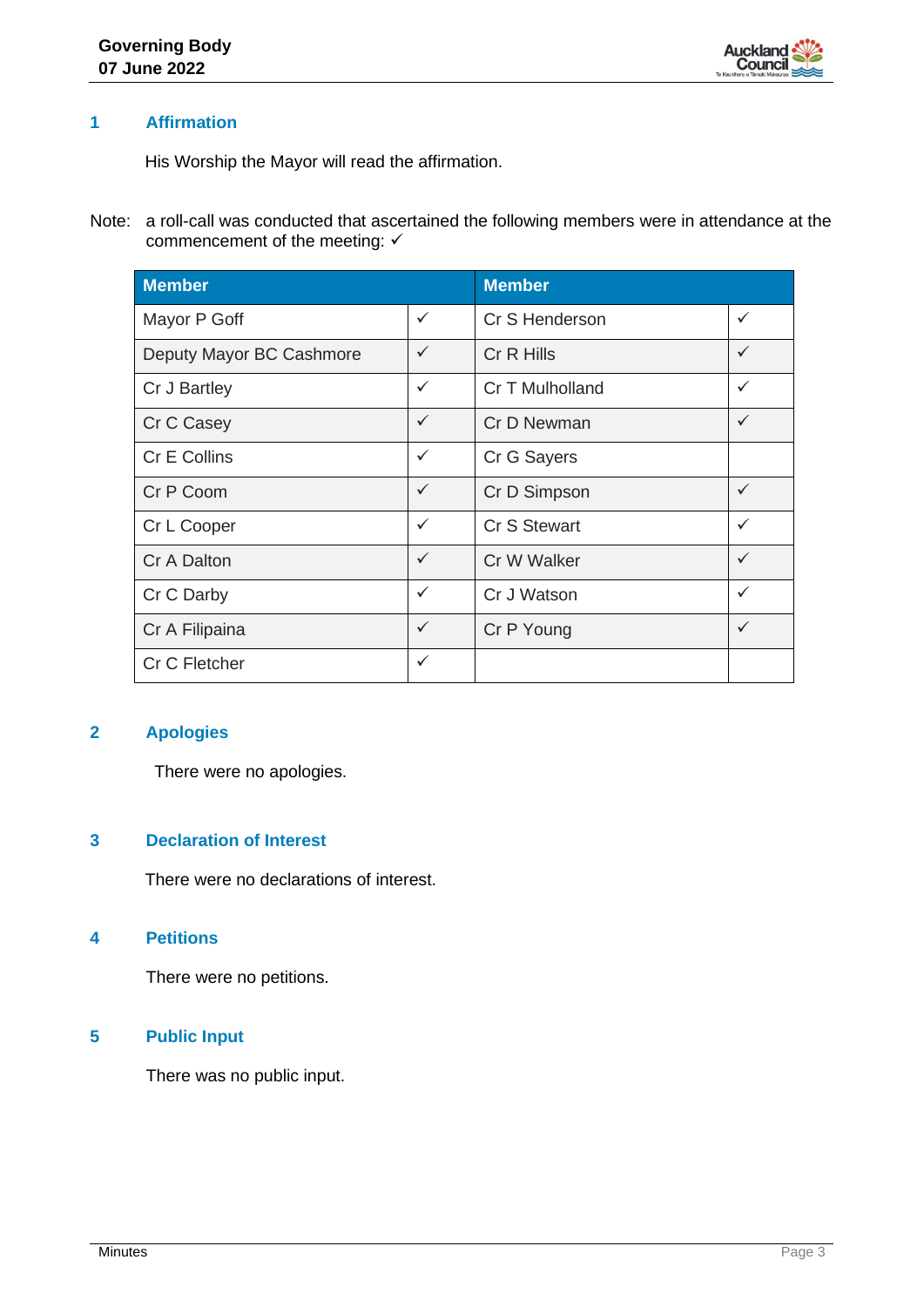

### **6 Local Board Input**

There was no local board input.

# **7 Extraordinary Business**

There was no extraordinary business.

# **8 Referred from the Audit and Risk Committee - Risk management approach for the Annual Budget 2022/2023**

Resolution number GB/2022/43

MOVED by Cr A Dalton, seconded by Cr L Cooper:

## **That the Governing Body:**

- **a) tuhi ā-taipitopito / note the Risk management approach for the Annual Budget 2022/2023 report (Attachment A of the agenda report) referred from the Audit and Risk Committee**
- **b) tuhi ā-taipitopito / note the advice from the Audit and Risk Committee that an appropriate approach is being taken to manage the key financial risks associated with the Annual Budget 2022/2023, provided that the Governing Body is able to reach agreement on a budget that addresses the financial pressures in a sustainable and financially prudent manner.**

**CARRIED**

*Cr G Sayers entered the meeting at 8.28pm.*

# **9 Referred from the Extraordinary Finance and Performance Committee meeting relating to Tūpuna Maunga Authority Operational Plan 2022/2023**

Resolution number GB/2022/44

MOVED by Cr A Filipaina, seconded by Cr C Casey:

# **That the Governing Body:**

- **a) whakaae / agree the Tūpuna Maunga Authority Operational Plan 2022/2023 (Attachment A of the agenda report to the Finance and Performance Committee, 7 June 2022) and Summary of the Tūpuna Maunga Authority Operational Plan 2022/2023 (Attachment B of the agenda report to the Finance and Performance Committee, 7 June 2022).**
- **b) whakaae / agree to include the Summary of the Tūpuna Maunga Authority Operational Plan 2022/2023 in the Annual Budget 2022/2023.**

#### **CARRIED**

- Note: Under Standing Order 1.8.6, the following councillors requested that their dissenting votes be recorded as follows:
	- **Cr G Savers**
	- Cr S Stewart
	- Cr W Walker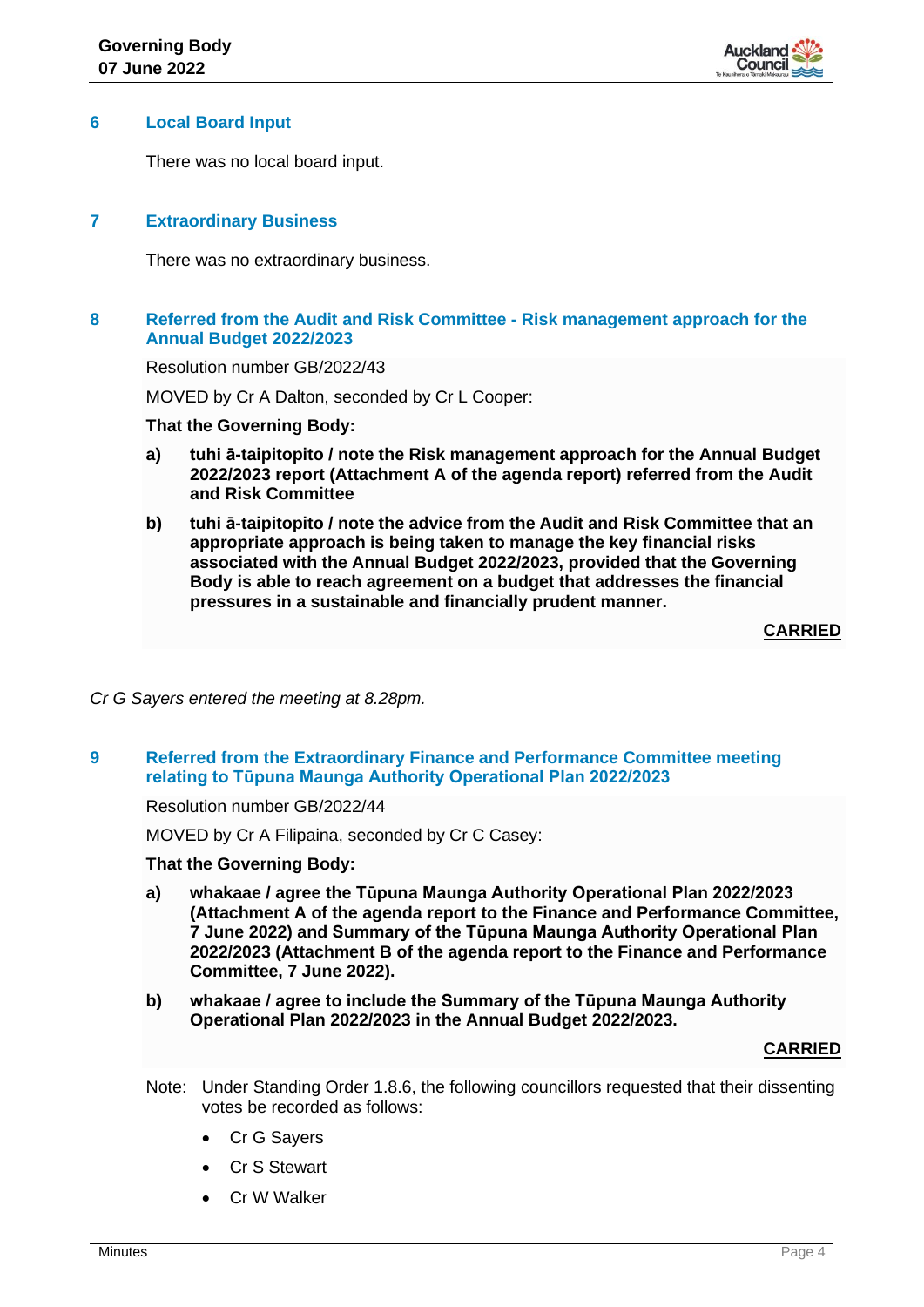

## **10 Referred from the Extraordinary Finance and Performance Committee meeting relating to Annual Budget 2022/2023: Mayoral Proposal**

Resolution number GB/2022/45

MOVED by Mayor P Goff, seconded by Cr D Simpson:

### **That the Governing Body:**

- **a) agree to the Annual Budget 2022/2023, which is based on the updated consultation budget with \$2.8 billion capital expenditure, \$5.1 billion operating expenditure and a 3.5 per cent increase in average general rate as planned, and includes:**
	- **i) a package of further climate action to reduce emissions and support adaptation, including:**
		- **A) over \$1 billion expenditure over 10 years towards improving bus services, decarbonising ferry services, providing for walking and cycling, and increasing tree canopy in communities which need it most.**
		- **B) a Climate Action Targeted Rate providing for \$574 million over 10 years to fund climate action, with the remainder funded by \$128 million in fare revenue from additional services and \$354 million in government co-funding.**
		- **C) applying consistent principles for the Climate Action Targeted Rate programme to determine further climate action if additional government funding becomes available from the Climate Emergency Response Fund.**
		- **D) the targeted rate is** 
			- **1) based on capital value with 25.8 per cent to be raised from business properties and 74.2 per cent from non-business, rising by 3.5 per cent each year, the same as the Water Quality Targeted Rate.**
			- **2) is differentiated within the business and non-business sectors on the same basis as the general rate.**
		- **E) a political governance and oversight group for the Climate Action Targeted Rate be established for the duration of the fund to provide direction in line with the purpose and principles of the targeted rate and to monitor and report on progress.**
		- **F) note that Council has approved in principle a congestion charging system which is being considered for legislation by the Government, and that the Regional Fuel Tax and Climate Action Targeted Rate will be reviewed with a view to phasing out the Regional Fuel Tax as revenue becomes available from the congestion charge.**
	- **ii) a grant of \$750,000 to Coastguard New Zealand in the 2022/2023 financial year and request acknowledgement of Auckland Council funding for coastguard services in the Auckland region for the 2022/2023 year.**
- **b) agree the following approach to addressing growing operating cost pressures caused by COVID-19 and economic conditions such as high inflation and interest rates, to ensure Auckland Council continues to act in a financially prudent way, including fully funding depreciation by 2027/2028.**
	- **i) note that Auckland Council and council-controlled organisations will continue to work to achieve savings and asset recycling targets included**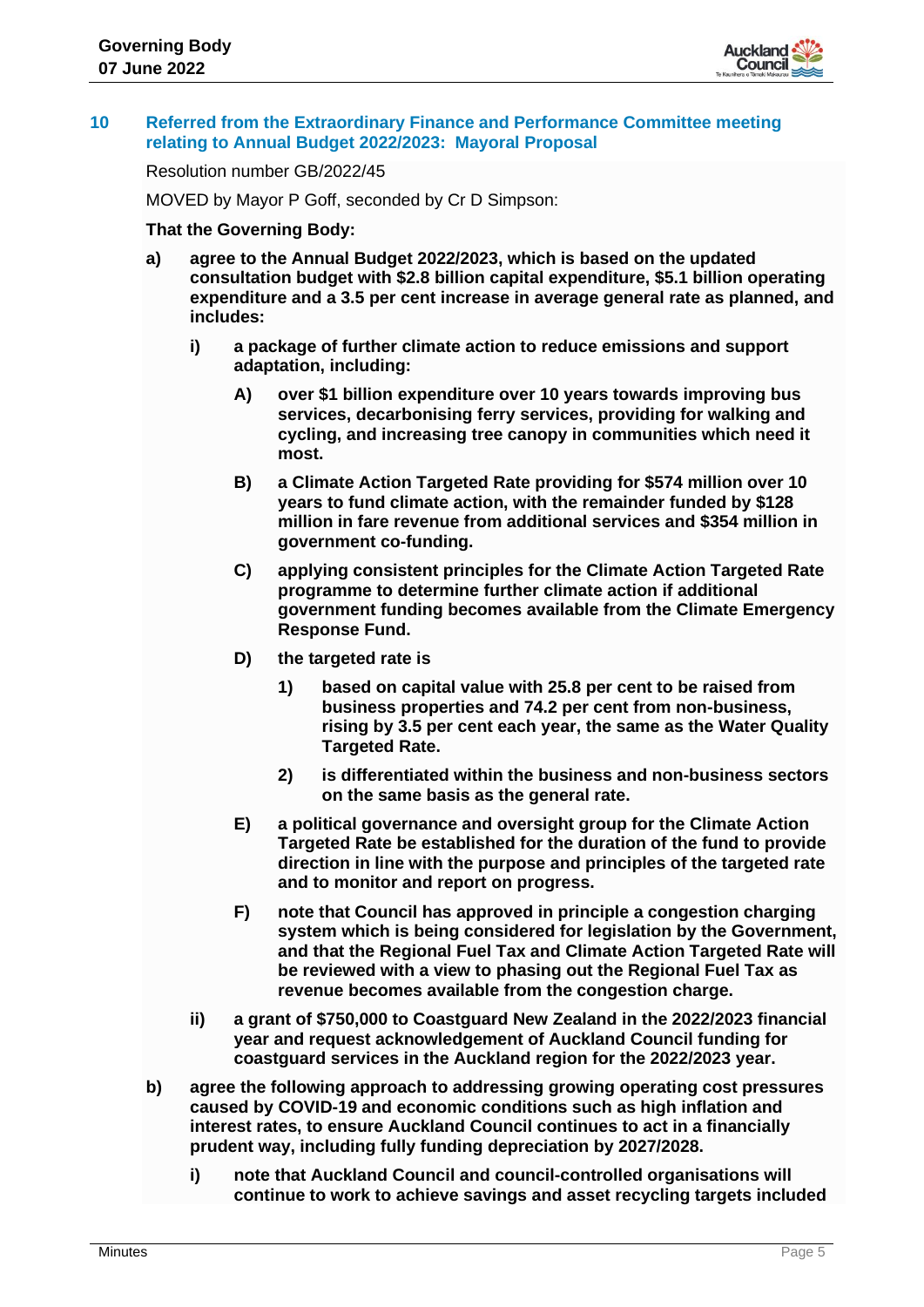

**in existing budgets and that the Value for Money programme and reviews will continue to be progressed under the oversight of the Value for Money Committee.**

- **ii) agree to apply \$127 million better-off funding from the Government in 2022/2023.**
- **iii) agree to defer \$230 million of capital expenditure over the next three years (2022/2023 – 2024/2025) while ensuring critical and high-risk projects as well as projects strongly supporting growth and climate action are maintained.**
- **iv) agree to approve the use and ongoing improvement of the prioritisation framework consulted on and the general approach to service prioritisation.**
- **v) agree that staff begin investigating service optimisation opportunities of around \$30 million for consideration by the new Council as part of the Annual Budget 2023/2024.**
- **vi) agree that staff begin considering further cost reductions from service prioritisation of around \$50 million for decision-making by the new Council as part of the 10-year Budget 2024-2034.**
- **vii) agree that staff report to the Value for Money Committee on scoping the strategic opportunities for cost reductions.**
- **viii) note options available to the new Council to respond to future operating cost pressures include varying degrees of capital deferrals, operating cost reductions and higher rates settings.**
- **ix) note further opportunities associated with Three Water Reform and optimising financial return from Ports of Auckland.**
- **x) agree to continue to advocate for the return of GST charged on rates to the council, in alignment with previous submissions to the New Zealand Productivity Commission and a Local Government New Zealand remit that was passed with 92 per cent support of the sector.**
- **xi) note that final decisions beyond 2022/2023 rest with the new Council in consultation with the public as appropriate.**

# **CARRIED**

- Note: It was agreed the voting record from the Finance and Performance Committee meeting held on 7 June 2022 would be noted when voting on this item. The voting record is as follows:
- Note: Under Standing Order 1.8.6, the following members requested that their votes be recorded as follows:
	- Cr C Fletcher supports subclauses a) i) A) and B) and subclause a) ii)
	- Cr T Mulholland supports subclause a) i) B); does not support a budget rates increase of 3.5%
	- Cr D Newman against clause a)
	- Cr G Sayers supports subclause a) ii) and subclause b)  $x$ )
	- Cr S Stewart against subclause a) i) and subclause a) ii)
	- Cr W Walker supports subclauses a) i) A) and B) and subclause a) ii)
	- Cr J Watson supports clause a) i) A) and B) and clause a) ii)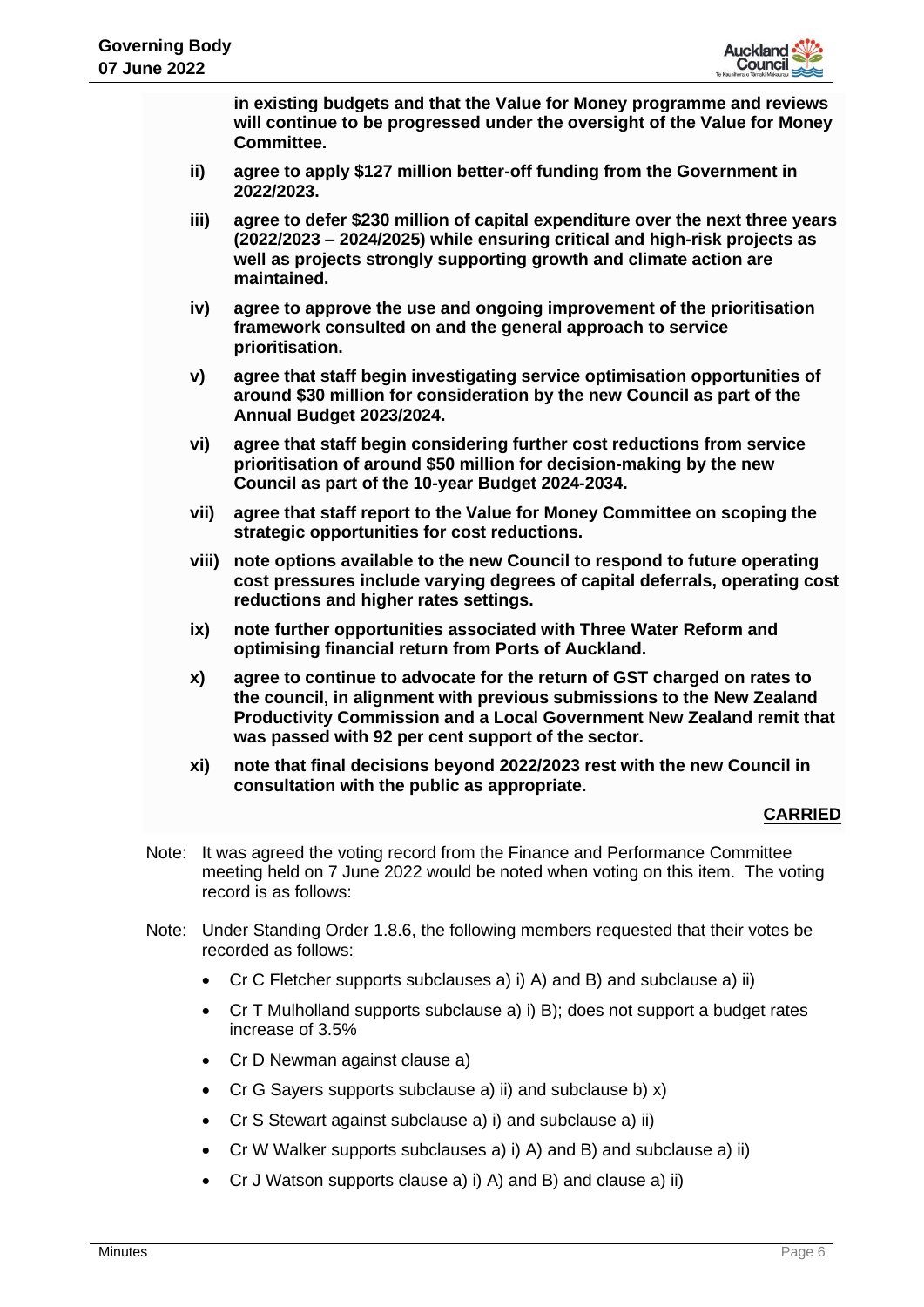

- Note: Under Standing Order 1.8.3, the following members requested that their abstentions be recorded as follows:
	- Cr G Sayers, subclause a) i)
	- Cr D Simpson, subclause a) i) D) 1)
- **11 Referred from the Extraordinary Finance and Performance Committee meeting relating to Annual Budget 2022/2023: Kerbside refuse charging policy review**

Resolution number GB/2022/46

MOVED by Cr R Hills, seconded by Cr P Coom:

#### **That the Governing Body:**

**a) agree to amend the Auckland Waste Management and Minimisation Plan 2018 to move to a regionwide rates-funded refuse collection service with a choice of three bin sizes to accommodate different household needs**

## **CARRIED**

- Note: It was agreed the voting record from the Finance and Performance Committee meeting held on 7 June 2022 would be noted when voting on this item. The voting record is as follows:
- Note: Under Standing Order 1.8.6, the following councillors requested that their dissenting votes be recorded as follows:
	- Cr G Sayers
	- Cr W Walker
	- Cr J Watson

## **12 Referred from the Extraordinary Finance and Performance Committee meeting relating to Annual Budget 2022/2023: Other Fees and Charges**

Resolution number GB/2022/47

MOVED by Cr D Simpson, seconded by Cr S Henderson:

#### **That the Governing Body:**

- **a) agree to adopt as part of the Annual Budget 2022/2023 standardised charging for the waste management targeted rates as set out below:**
	- **i) allowing residential multi-unit developments (MUDs) across Auckland with 10 or more units to opt out of council's refuse, recycling and/or food scraps services and respective targeted rate charges where the service(s) cannot be provided by the council as per the standards specified in Attachment A of the report to the Finance and Performance Committee, 7 June 2022, effective from 1 July 2023 with the exception of ii) below**
	- **ii) maintaining the existing opt-out arrangements for MUDs within the former Auckland City Council (ACC) area where:**
		- **A) an approved opt-out as per the current policy is already in place, or**
		- **B) an application for opt-out as per the current policy is received by the council on or before 30 June 2022**
		- **C) applying the waste management targeted rates as applicable on a per SUIP basis to all residential and lifestyle properties with less than 10**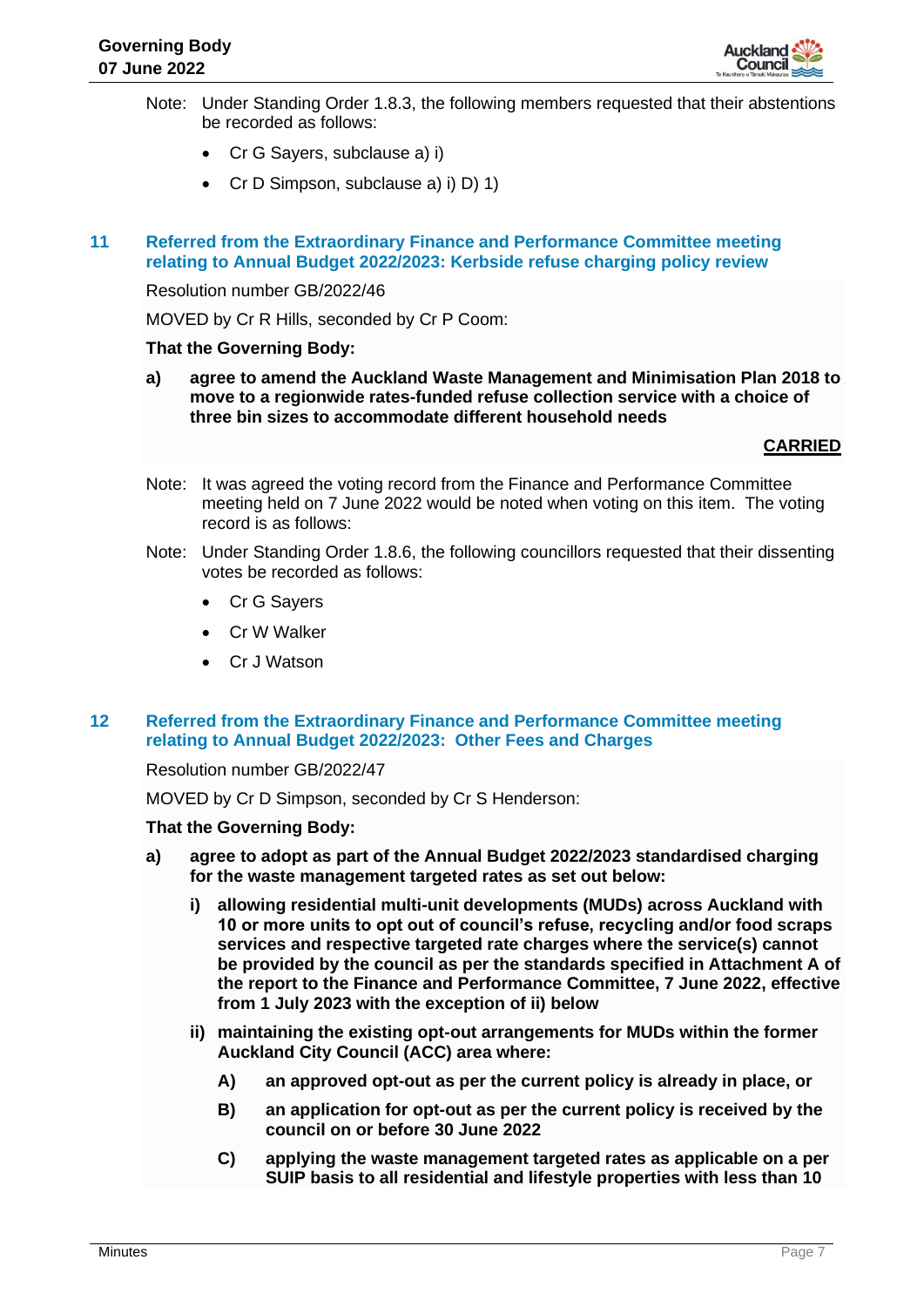

**SUIPs across Auckland where a service is provided or available, effective from 1 July 2022 with the exception of iv) below**

- **iii) maintaining the number of waste management targeted rate charges as per the current policy for the following multi-SUIP properties with less than 10 SUIPs within the former ACC, until the property changes owners:**
	- **A) properties with a residential or lifestyle land use that are already receiving fewer waste management targeted rate charges than their number of SUIPs**
	- **B) properties with a residential or lifestyle land use that request to reduce their number of charges on or before 30 June 2022**
- **iv) allowing all properties with a land use that is not residential or lifestyle to opt out of the standard refuse and/or the recycling service and respective targeted rate charges at their request, effective from 1 July 2023**
- **v) applying a minimum targeted rate charge to cover the costs of council's regional initiatives including the annual inorganic collection, the resource recovery network and subsidy for providing affordable waste services on Hauraki Gulf Islands (HGI), to all eligible rateable SUIPs across Auckland that are not currently paying this minimum charge, effective from 2023/2024.**
- **b) agree to adopt as part of the Annual Budget 2022/2023 a food scraps targeted rate as set out in this report, to fund the food scraps collection service to the following areas, to be applied to all residential (including lifestyle) SUIPs to which the service is made available:**
	- **i) the former Waitākere City Council (WCC) area**
	- **ii) the former North Shore City Council (NSCC) area excluding those areas where the service is already available.**
- **c) agree to adopt as part of the Annual Budget 2022/2023 the updated waste management targeted rates as set out in this report.**
- **d) agree to recommend to the Governing Body to adopt as part of the Annual Budget 2022/2023 amending the rating policy to:**
	- **i) to rate rural zoned land on Waiheke that is located inside the Rural Urban Boundary as rural or farm/lifestyle**
	- **ii) rate as residential separate rating units used as an access way to residential properties**
	- **iii) include the proposed Climate Action Targeted Rate.**
- **e) agree to adopt as part of the Annual Budget 2022/2023 changes to fees and charges as set out in Attachment C of the report to the Finance and Performance Committee, 7 June 2022.**

**CARRIED**